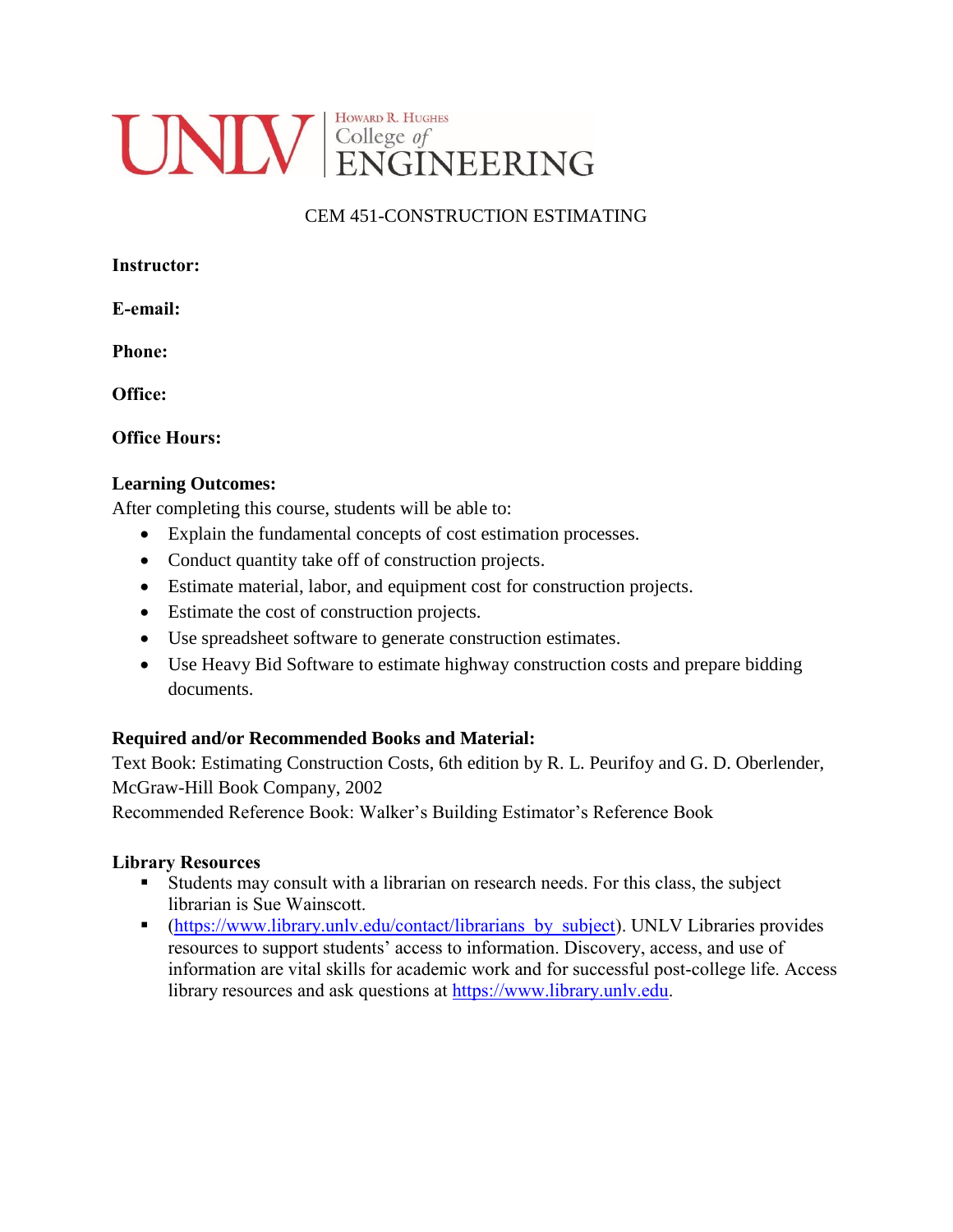#### **In Class and Out of Class Assignments:**

| Assignments: | Due Dates: |
|--------------|------------|
| Homework #1  | October 7  |
| Homework #2  | November 4 |
| Homework #3  | December 2 |
|              |            |

### **Relative Weight of Assignments in Calculating Course Grade:**

| 20%        |  |
|------------|--|
| 20%        |  |
| 30%        |  |
| 5%         |  |
| 25%        |  |
| 300 Points |  |
|            |  |

**Final Exam:** December 9th: 6pm – 8pm BHS 134

#### **Policies:**

**Academic Misconduct**—Academic integrity is a legitimate concern for every member of the campus community; all share in upholding the fundamental values of honesty, trust, respect, fairness, responsibility and professionalism. By choosing to join the UNLV community, students accept the expectations of the Student Academic Misconduct Policy and are encouraged when faced with choices to always take the ethical path. Students enrolling in UNLV assume the obligation to conduct themselves in a manner compatible with UNLV's function as an educational institution.

An example of academic misconduct is plagiarism. Plagiarism is using the words or ideas of another, from the Internet or any source, without proper citation of the sources. See the *Student Academic Misconduct Policy* (approved December 9, 2005) located at: [https://www.unlv.edu/studentconduct/student-conduct.](https://www.unlv.edu/studentconduct/student-conduct)

**Copyright**—The University requires all members of the University Community to familiarize themselves **with** and to follow copyright and fair use requirements. **You are individually and solely responsible for violations of copyright and fair use laws. The university will neither protect nor defend you nor assume any responsibility for employee or student violations of**  fair use laws. Violations of copyright laws could subject you to federal and state civil penalties and criminal liability, as well as disciplinary action under University policies. Additional information can be found at: [http://www.unlv.edu/provost/copyright.](http://www.unlv.edu/provost/copyright)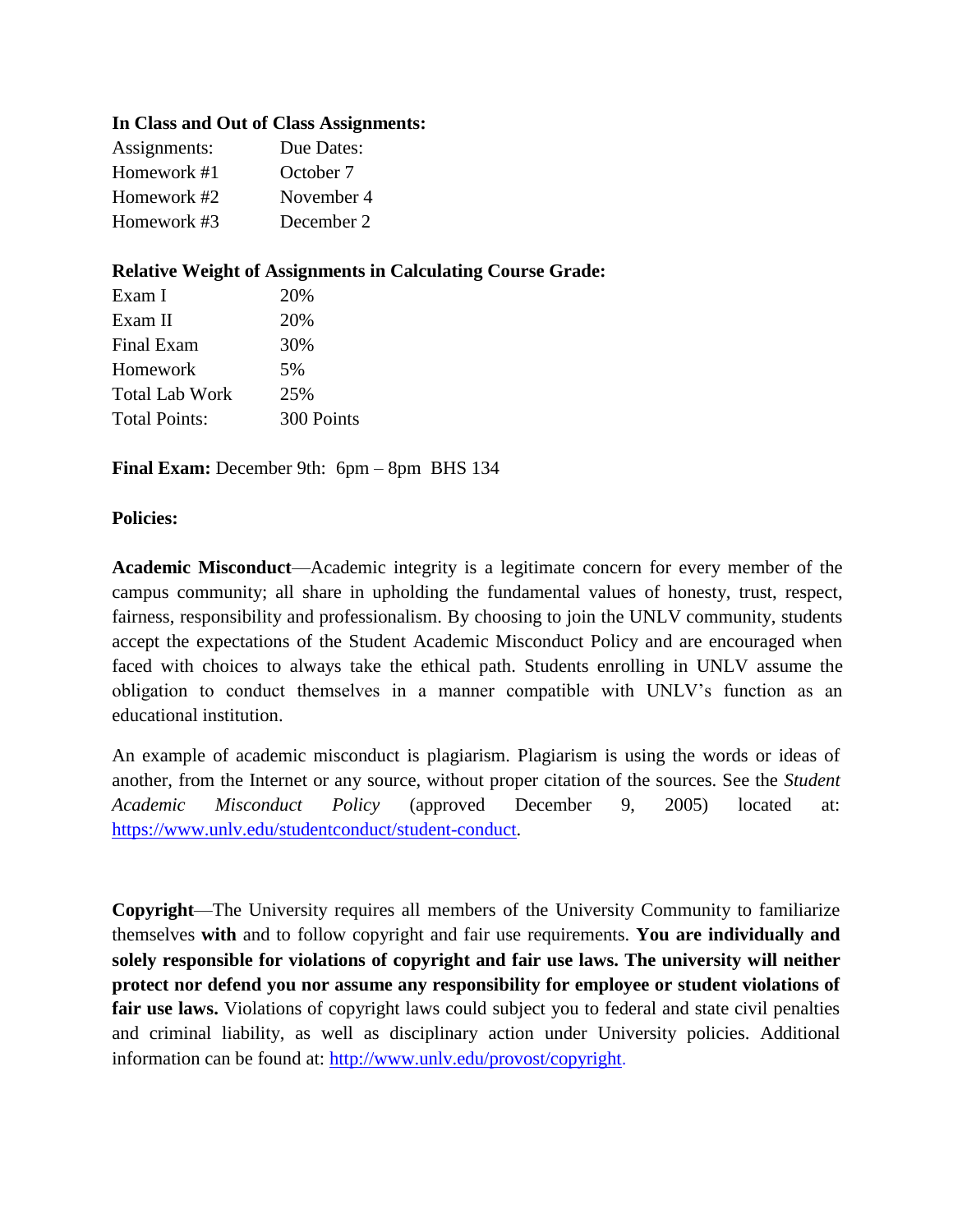**Disability Resource Center (DRC)—The UNLV Disability Resource Center (SSC-A 143,** http://drc.unly.edu/, 702-895-0866) provides resources for students with disabilities. If you feel that you have a disability, please make an appointment with a Disabilities Specialist at the DRC to discuss what options may be available to you. If you are registered with the UNLV Disability Resource Center, bring your Academic Accommodation Plan from the DRC to the instructor during office hours so that you may work together to develop strategies for implementing the accommodations to meet both your needs and the requirements of the course. Any information you provide is private and will be treated as such. To maintain the confidentiality of your request, please do not approach the instructor in front of others to discuss your accommodation needs.

**Religious Holidays Policy**—Any student missing class quizzes, examinations, or any other class or lab work because of observance of religious holidays shall be given an opportunity during that semester to make up missed work. The make-up will apply to the religious holiday absence only. It shall be the responsibility of the student to notify the instructor within the first 14 calendar days of the course for fall and spring courses (excepting modular courses), or within the first 7 calendar days of the course for summer and modular courses, of his or her intention to participate in religious holidays which do not fall on state holidays or periods of class recess. For additional information, please visit: [http://catalog.unlv.edu/content.php?catoid=6&navoid=531.](http://catalog.unlv.edu/content.php?catoid=6&navoid=531)

**Transparency in Learning and Teaching**—The University encourages application of the transparency method of constructing assignments for student success. Please see these two links for further information:

<https://www.unlv.edu/provost/teachingandlearning>

<https://www.unlv.edu/provost/transparency>

**Incomplete Grades**—The grade of I—Incomplete—can be granted when a student has satisfactorily completed three-fourths of course work for that semester/session but for reason(s) beyond the student's control, and acceptable to the instructor, cannot complete the last part of the course, and the instructor believes that the student can finish the course without repeating it. The incomplete work must be made up before the end of the following regular semester for undergraduate courses. Graduate students receiving "I" grades in 500-, 600-, or 700-level courses have up to one calendar year to complete the work, at the discretion of the instructor. If course requirements are not completed within the time indicated, a grade of F will be recorded and the GPA will be adjusted accordingly. Students who are fulfilling an Incomplete do not register for the course but make individual arrangements with the instructor who assigned the I grade.